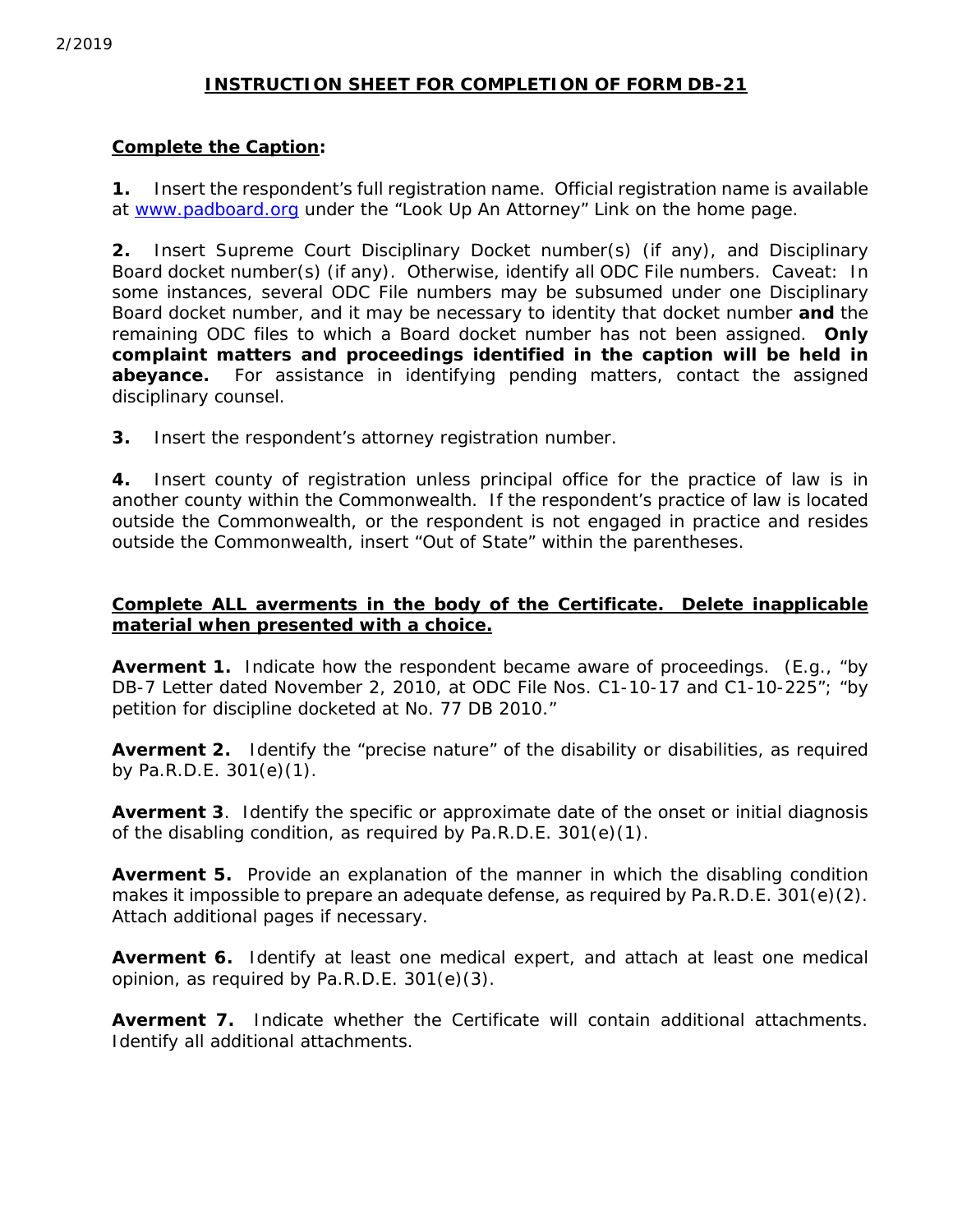#### *Filing Instructions***:**

Pa.R.D.E. 301(e) requires that the respondent file the Certificate with the Supreme Court and serve a copy of the Certificate on the Disciplinary Board and Disciplinary Counsel. After printing the Certificate, file the Certificate by sending an unbound original and one bound copy to:

> Prothonotary Supreme Court of Pennsylvania Western District Office 801 City-County Building Pittsburgh, PA 15219

Attn: John A. Vaskov, Esq., Deputy Prothonotary

Send an unbound copy to:

Board Prothonotary Disciplinary Board of the Supreme Court of Pennsylvania 601 Commonwealth Avenue, Suite 5600 P.O. Box 62625 Harrisburg, PA 17106-2625

Send one bound copy to:

Chief Disciplinary Counsel Disciplinary Board of the Supreme Court of Pennsylvania 601 Commonwealth Avenue, Suite 2700 P.O. Box 62485 Harrisburg, PA 17106-2485

Send one bound copy to the assigned Disciplinary Counsel in the appropriate disciplinary district office:

> District I Office of Disciplinary Counsel 1601 Market Street, Suite 3320 Philadelphia, PA 19103

 District II Office of Disciplinary Counsel 820 Adams Avenue, Suite 170 Trooper, PA 19403

 District III Office of Disciplinary Counsel 601 Commonwealth Avenue, Ste. 5800 PO Box 62675 Harrisburg, PA 17106

 District IV Office of Disciplinary Counsel Frick Building, Suite 1300 437 Grant Street Pittsburgh, PA 15219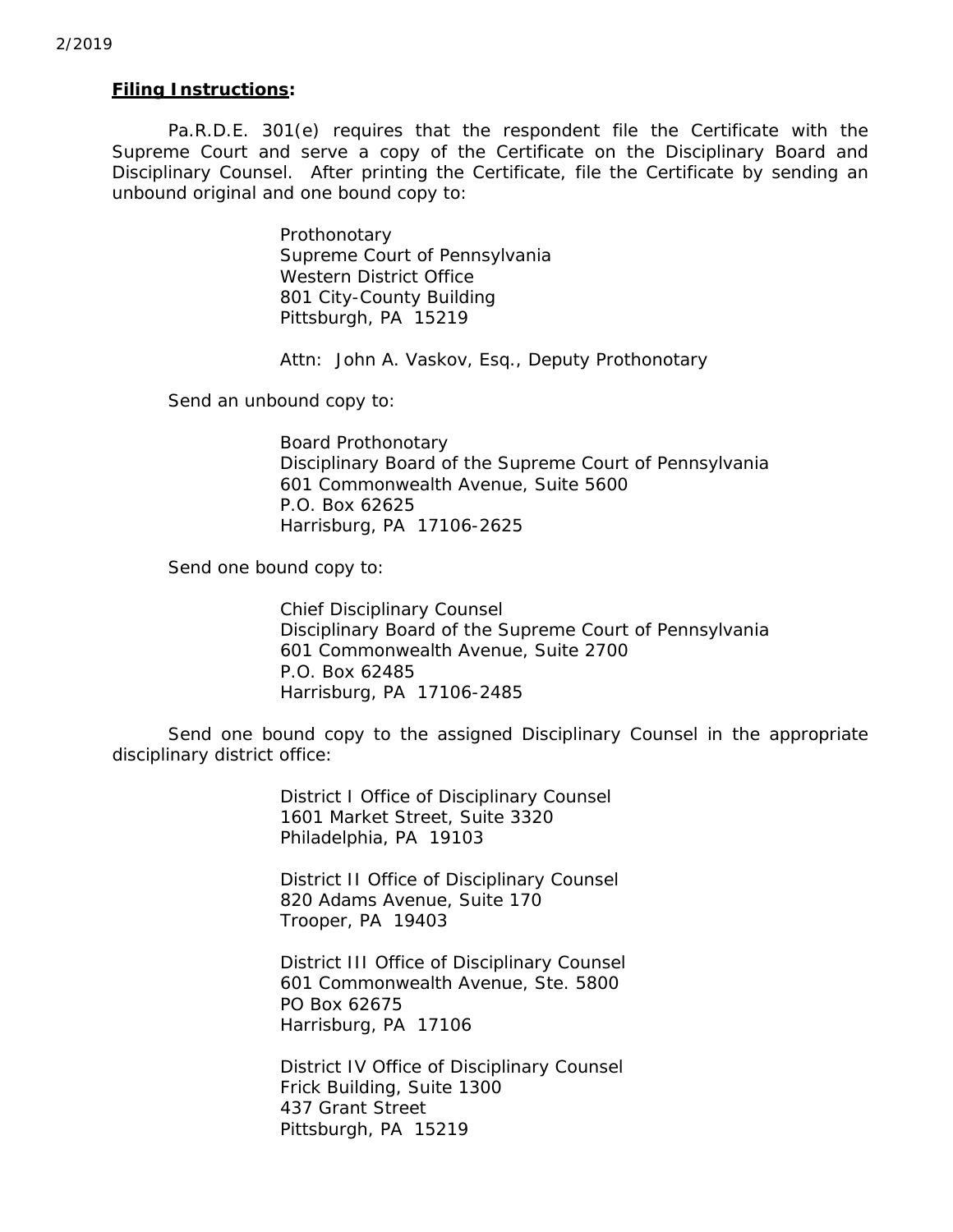#### CERTIFICATE OF ADMISSION OF DISABILITY BY ATTORNEY  $\mathcal{L}_\text{max}$  , and the contract of the contract of the contract of the contract of the contract of the contract of the contract of the contract of the contract of the contract of the contract of the contract of the contr

\_\_\_\_\_\_\_\_\_\_\_\_\_\_\_\_\_\_\_\_\_\_\_\_\_\_\_\_\_\_\_\_\_\_\_\_\_\_\_\_\_\_\_\_\_\_\_\_\_\_\_\_\_\_\_\_\_\_\_\_\_\_\_\_\_\_\_\_\_\_\_\_\_\_\_\_

## IN THE SUPREME COURT OF PENNSYLVANIA

| OFFICE OF DISCIPLINARY COUNSEL, |   | No.                              |
|---------------------------------|---|----------------------------------|
| Petitioner                      | ٠ |                                  |
|                                 |   |                                  |
|                                 |   |                                  |
| v.                              |   |                                  |
|                                 |   | Attorney Registration No. ______ |
|                                 | ٠ |                                  |
| Respondent                      | ٠ | County)                          |

Pursuant to 301(e), Pennsylvania Rules of Disciplinary Enforcement (Pa.R.D.E.), I, \_\_\_\_\_\_\_\_\_\_\_\_\_\_\_\_\_\_\_\_\_\_\_\_\_\_\_, do hereby aver as follows:

**1.** I am aware of current disciplinary proceedings involving allegations or charges of professional misconduct made known to me by \_\_\_\_\_\_\_\_\_\_\_\_\_\_\_\_\_\_\_\_\_\_\_\_\_\_\_\_\_\_\_\_\_\_\_\_\_\_

\_\_\_\_\_\_\_\_\_\_\_\_\_\_\_\_\_\_\_\_\_\_\_\_\_\_\_\_\_\_\_\_\_\_\_\_\_\_\_\_\_\_\_\_\_\_\_\_\_\_\_\_\_\_\_\_\_\_\_\_\_\_\_\_\_\_\_\_\_\_\_\_\_\_\_\_\_

\_\_\_\_\_\_\_\_\_\_\_\_\_\_\_\_\_\_\_\_\_\_\_\_\_\_\_\_\_\_\_\_\_\_\_\_\_\_\_\_\_\_\_\_\_\_\_\_\_\_\_\_\_\_\_\_\_\_\_\_\_\_\_\_\_\_\_\_\_\_\_\_\_\_\_\_\_

**2.** In regard to the disciplinary proceedings identified in paragraph 1, *supra*, I am suffering from a disability by reason of \_\_\_\_\_\_\_\_\_\_\_\_\_\_\_\_\_\_\_\_\_\_\_\_\_\_\_\_\_\_\_\_\_\_\_\_\_\_\_\_\_\_\_\_\_

\_\_\_\_\_\_\_\_\_\_\_\_\_\_\_\_\_\_\_\_\_\_\_\_\_\_\_\_\_\_\_\_\_\_\_\_\_\_\_\_\_\_\_\_\_\_\_\_\_\_\_\_\_\_\_\_\_\_\_\_\_\_\_\_\_\_\_\_\_\_\_\_\_\_\_\_\_

\_\_\_\_\_\_\_\_\_\_\_\_\_\_\_\_\_\_\_\_\_\_\_\_\_\_\_\_\_\_\_\_\_\_\_\_\_\_\_\_\_\_\_\_\_\_\_\_\_\_\_\_\_\_\_\_\_\_\_\_\_\_\_\_\_\_\_\_\_\_\_\_\_\_\_\_\_

**3.** The **[specific][approximate]** date of the **[onset][initial diagnosis]** of the disabling condition was \_\_\_\_\_\_\_\_\_\_\_\_\_\_\_\_.

**4.** The disabling condition makes it impossible for me to prepare an adequate defense to the allegations or charges of professional misconduct.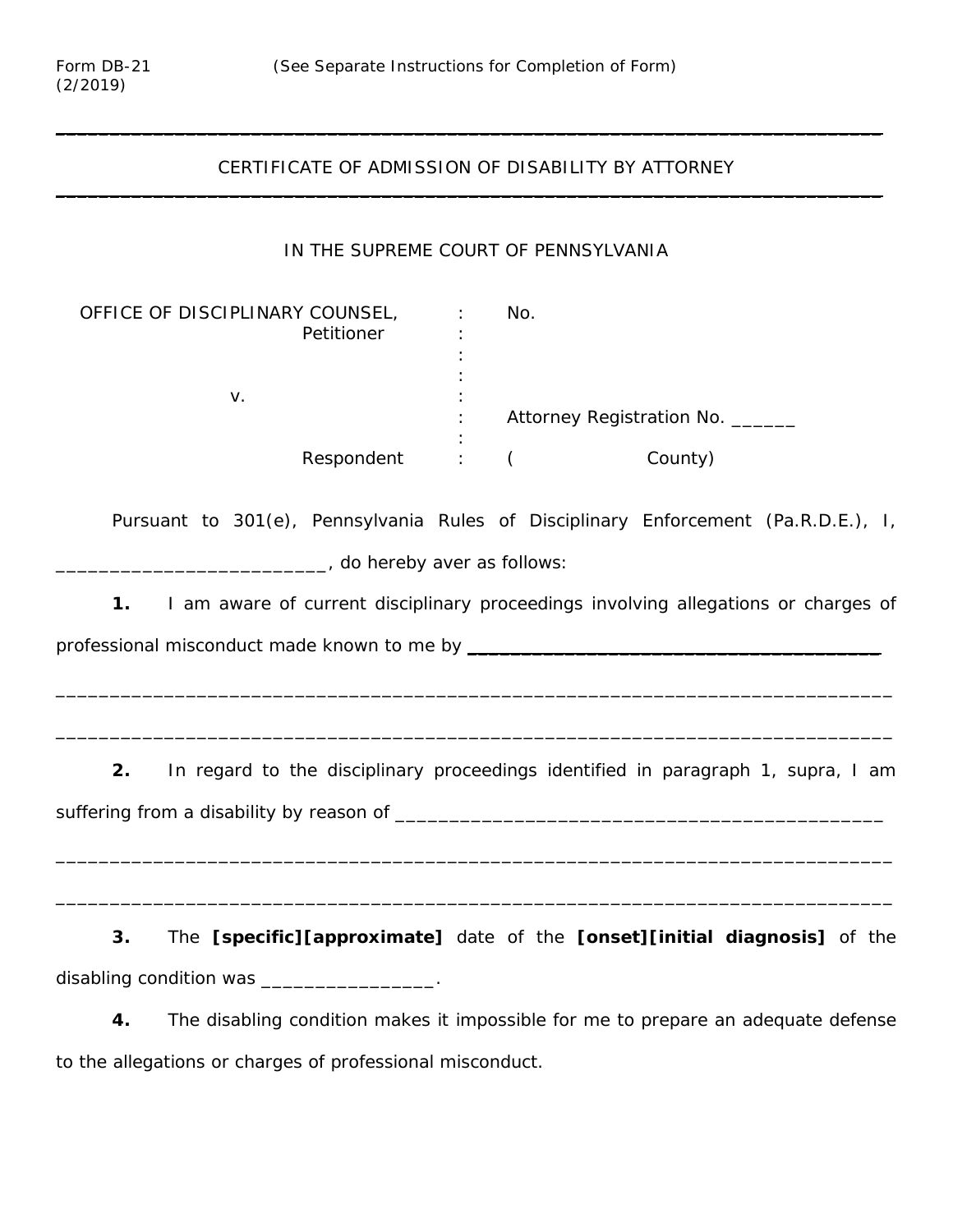**5.** The manner in which the disabling condition makes it impossible for me to prepare an adequate defense is as follows:

\_\_\_\_\_\_\_\_\_\_\_\_\_\_\_\_\_\_\_\_\_\_\_\_\_\_\_\_\_\_\_\_\_\_\_\_\_\_\_\_\_\_\_\_\_\_\_\_\_\_\_\_\_\_\_\_\_\_\_\_\_\_\_\_\_\_\_\_\_\_\_\_\_\_\_\_\_

\_\_\_\_\_\_\_\_\_\_\_\_\_\_\_\_\_\_\_\_\_\_\_\_\_\_\_\_\_\_\_\_\_\_\_\_\_\_\_\_\_\_\_\_\_\_\_\_\_\_\_\_\_\_\_\_\_\_\_\_\_\_\_\_\_\_\_\_\_\_\_\_\_\_\_\_\_

\_\_\_\_\_\_\_\_\_\_\_\_\_\_\_\_\_\_\_\_\_\_\_\_\_\_\_\_\_\_\_\_\_\_\_\_\_\_\_\_\_\_\_\_\_\_\_\_\_\_\_\_\_\_\_\_\_\_\_\_\_\_\_\_\_\_\_\_\_\_\_\_\_\_\_\_\_

\_\_\_\_\_\_\_\_\_\_\_\_\_\_\_\_\_\_\_\_\_\_\_\_\_\_\_\_\_\_\_\_\_\_\_\_\_\_\_\_\_\_\_\_\_\_\_\_\_\_\_\_\_\_\_\_\_\_\_\_\_\_\_\_\_\_\_\_\_\_\_\_\_\_\_\_\_

**6.** I have appended hereto the opinion of the following medical expert (or experts) that I am unable to prepare an adequate defense, which opinion includes a statement containing the basis for the medical expert's opinion (or medical experts' opinions):

\_\_\_\_\_\_\_\_\_\_\_\_\_\_\_\_\_\_\_\_\_\_\_\_\_\_\_\_\_\_\_\_\_\_\_\_\_\_\_\_\_\_\_\_\_\_\_\_\_\_\_\_\_\_\_\_\_\_\_\_\_\_\_\_\_\_\_\_\_\_\_\_\_\_\_\_\_

\_\_\_\_\_\_\_\_\_\_\_\_\_\_\_\_\_\_\_\_\_\_\_\_\_\_\_\_\_\_\_\_\_\_\_\_\_\_\_\_\_\_\_\_\_\_\_\_\_\_\_\_\_\_\_\_\_\_\_\_\_\_\_\_\_\_\_\_\_\_\_\_\_\_\_\_\_

**7.** I am aware that I may attach affidavits, medical records, additional medical expert reports, official records, or other documents in support of the existence of the disabling condition or my contention of lack of physical or mental capacity to prepare an adequate defense.

 $\mathcal{L}_\text{max}$  and the contract of the contract of the contract of the contract of the contract of the contract of the contract of the contract of the contract of the contract of the contract of the contract of the contrac

 $\mathcal{L}_\text{max}$  , and the contract of the contract of the contract of the contract of the contract of the contract of the contract of the contract of the contract of the contract of the contract of the contract of the contr

\_\_\_\_\_\_\_\_\_\_\_\_\_\_\_\_\_\_\_\_\_\_\_\_\_\_\_\_\_\_\_\_\_\_\_\_\_\_\_\_\_\_\_\_\_\_\_\_\_\_\_\_\_\_\_\_\_\_\_\_\_\_\_\_\_\_\_\_\_\_\_\_\_\_\_\_\_

# **I am attaching the following documents:**

**8.** I am aware of the provisions of Pa.R.D.E. 301(e) as to immediate prospective action by the Supreme Court of Pennsylvania to transfer me to inactive status because of my assertions herein and in the attachments unless: a) the Supreme Court finds that my certificate does not comply with the requirements of Pa.R.D.E. 301(e); or b) upon application by Disciplinary Counsel and for good cause shown, the Supreme Court takes or directs such action as the Court deems necessary or proper to a determination of whether it is impossible for me to prepare an adequate defense.